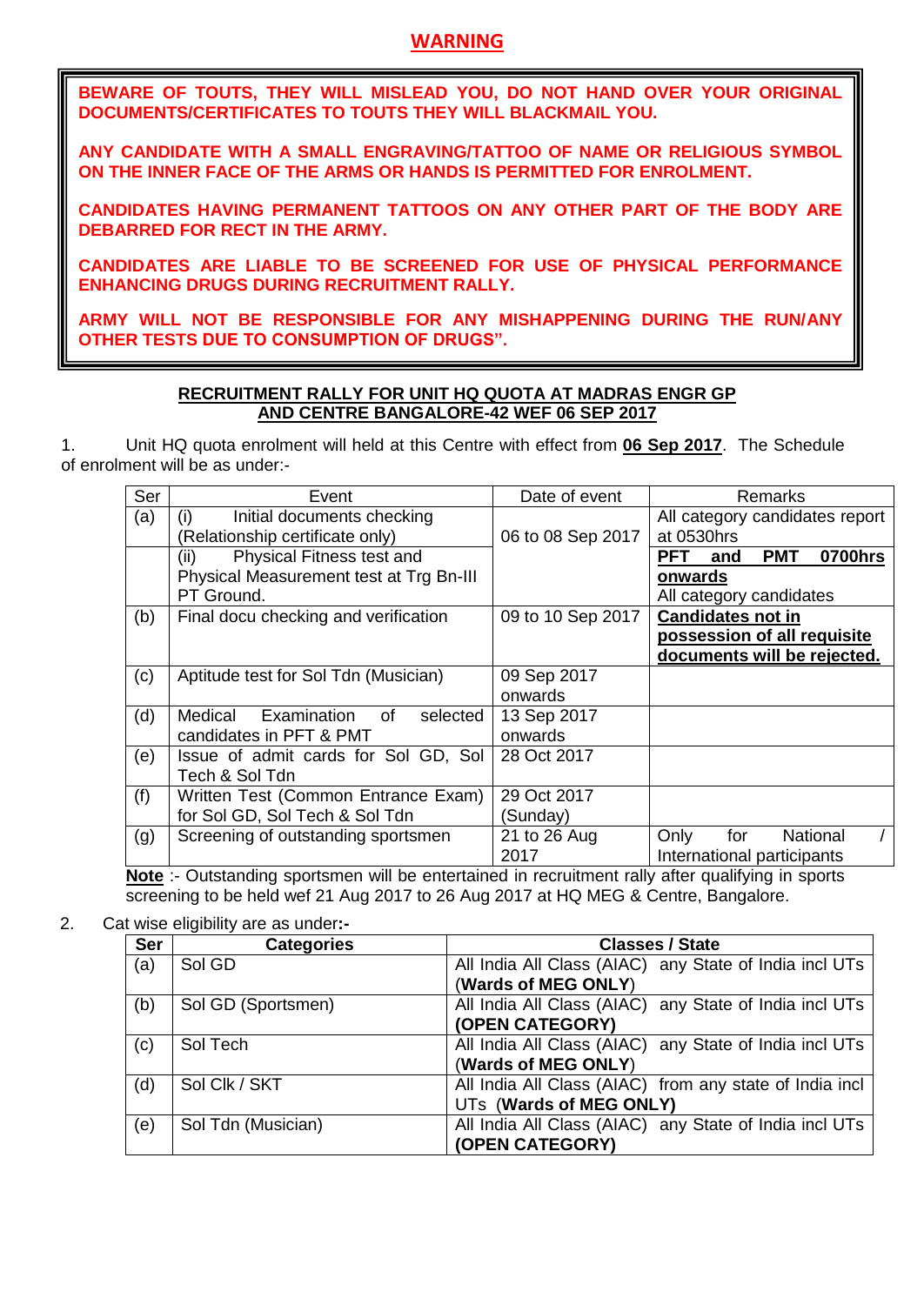3. The candidates should directly report to **Training Battalion III (Maruthi Seva Nagar Gate), MEG & Centre, Bangalore on 06 Sep 2017 at 0530h** alongwith following original documents:-

(a) SSLC / PUC/10+2/Intermediate/Higher Secondary Mark Sheet in *ORIGINAL*.

(b) Transfer Certificate / Leaving Certificate /Study Certificate in *ORIGINAL*.

(c) Nativity / Permanent Residence Certificate and Caste Certificate from Tehsildar/Deputy Commissioner / District Magistrate / Sub District Magistrate in *ORIGINAL*. Full name and designation of the Officer issuing Certificate must be recorded legibly.

(d) Character / Conduct certificate from Village Administrative Officer / Sarpanch/Pradhan/School/College/Police In original. **(Should not be more than six months old).**

(e) **Relationship Certificate & Sponsorship Affidavit.** Relationship Certificate of the candidates should be signed by CRO / SRO of the **concerned Record Office**, duly indicating the full details of the Officer's Personal No, Rank, Name and Appointment. **Certificate issued by any other agency will not be accepted**. **Sponsorship Affidavit** duly notarized should be submitted alongwith Relationship Certificate (Performa att as Appx 'A').

(f) Certificate of merit in sports/games of International / National (**Should not be more than 2 years old**) if any.

(g) NCC Certificate in **ORIGINAL** in case of NCC candidates.(A / B / C), if any.

(h) Two Xerox copies of all above documents duly self attested are required.

(j) 15 copies **same photograph** of latest passport size colour (Polaroid camera photos and computer photos will not be accepted).

(k) A consolidated affidavit required to be submitted by all candidates on Rs 20/- Non Judicial Stamp Paper giving personal details (i.e Undertaking for correctness of documents, Caste/Religion, Residential Address, Marital status, Non involvement in any civil/criminal/court case, eligibility in UHQ enrolment and age between 17  $\frac{1}{2}$  and 18 years) (Performa att as Appx B').

(l) Army enrolment being a Central Government organization, all documents are required to be in English or Hindi language.

(m) The particular of age, name of the father and date of birth as listed in the **education Certificate will be final** for the purpose of enrolment.

4. **Variation in date of birth.** A difference of **366 days is accepted** as minor variation. A difference beyond 366 days between the date of birth mentioned in education certificate and the relationship certificate of the candidate is treated as **Major variation and will be rejected at rally site**.

# 5. **Cut off Date**:-

| Ser | Cat                             | Age limit              | Cut off date      |               |
|-----|---------------------------------|------------------------|-------------------|---------------|
|     |                                 |                        | Should not be     | Should not    |
|     |                                 |                        | born on or before | be born after |
| (a) | Sol GD                          | 17 $\frac{1}{2}$ to 21 | 05 Sep 1996       | 06 Mar 2000   |
| (b) | Sol Tech, Sol Tdn & Sol Clk/SKT | 17 $\frac{1}{2}$ to 23 | 05 Sep 1994       | 06 Mar 2000   |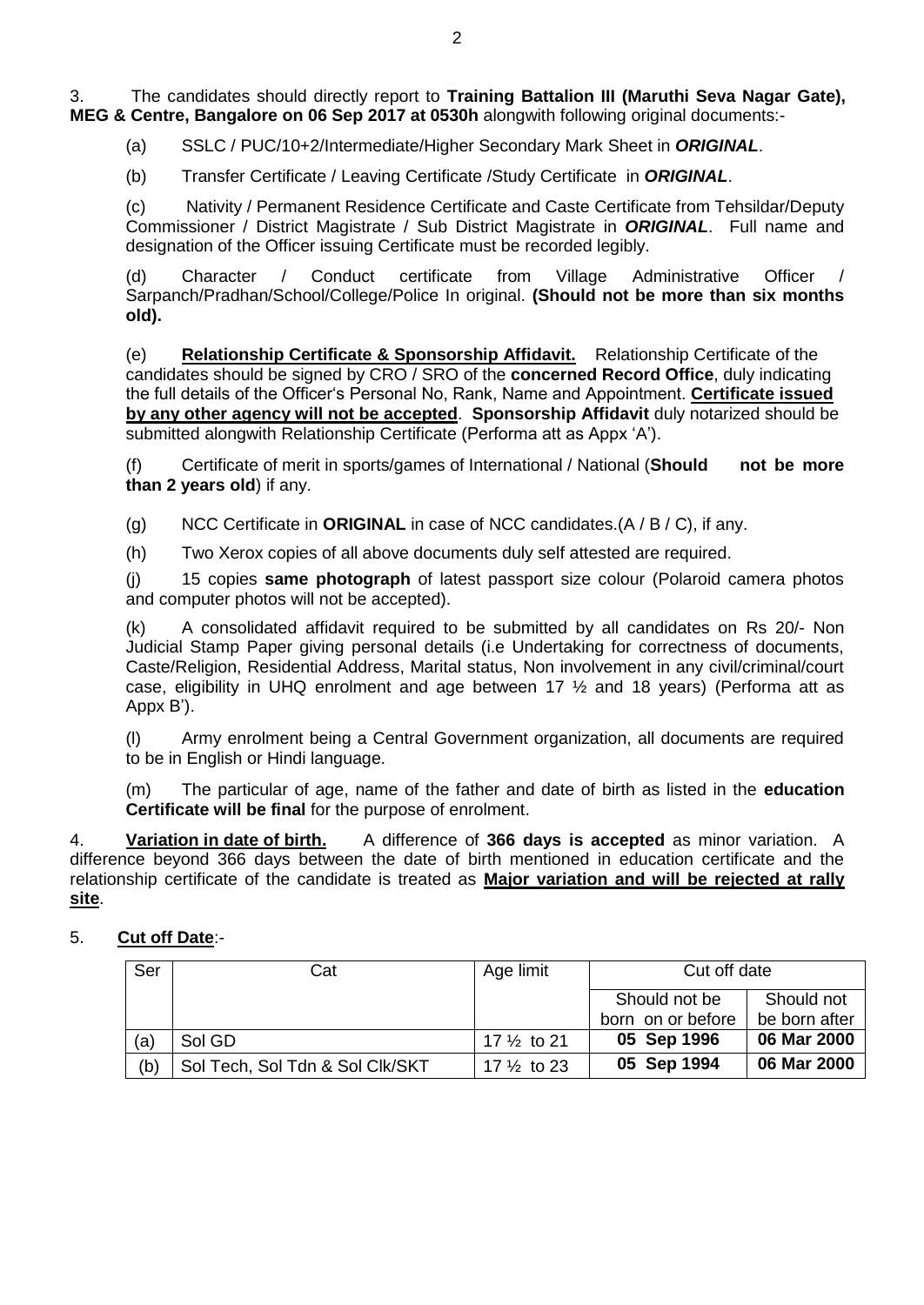### 6. **Enrolment will be carried out strictly as per Policy Compendium on Recruitment of JCOs/OR 2014 issued by Dte Gen of Rtg B and amdts thereto**.

## 7. **Instant Enrolment for Wards of Battle Casualty**.

One real Son of deceased Soldier/Battle Casualty, it does not include adopted son (In case the son is born after the death of army personnel and Part II order was not published, the widow should submit an Affidavit from Class I Judicial Magistrate and a certificate from the local Zila Sainik Board duly authenticating the birth of the son).

**OR**

One real brother of Battle Casualty as per service docus (If the deceased soldier/battle casualty was unmarried/issueless or had no male child) who died in war like situation during peace time like CI Ops or while providing aid to civil authority)

**OR**

One son of the Battle Casualty invalided out of Service on Medical ground will be given Instant Enrolment **without putting him through Physical Fitness Test (PFT) and written test** (only for Sol GD & Sol Tdn) provided the son/brother meets the minimum laid down **education, age, physical and medical criteria** and they will be recruited without placing them in the merit list. In case the ward of the battle casualty is under age, he will be enrolled as and when he attains the age reqd for enrolment.

## 8. **Priorities for Enrolment.**

## (a) **Priority 1 (Own Regt/Corps (Battle Casualty/Liberalized Family Pension)**

(i) One Son of War Widow in receipt of Liberalized family Pension to include legally adopted Son.

(ii) Real brother of Battle Casualty who marries the widow of the Battle Casualty in this regard, refer this HQ letter No 62569/Inst/Rtg 5 (OR) (A) dt 20 Jul 2007 vide which it has been intimated that in case any candidate below 21 years married to the widow of the deceased, S of C be forwarded to this HQ through the line Directorate for waiver of the QR by the Competent Authority.

(iii) One Son-in-Law of Battle Casualty having no son to include husband of legally adopted Daughter.

(iv) One Real brother of unmarried Battle Casualty.

## (b) **Priority 2 (Own Regt/Corps) (Disability pensioners/Special Family Pensioners).**

(i) In respect of serviceman who die in harness, one son/one legally adopted or one Real brother (if the serviceman is unmarried) where the Widow/NOK is in receipt of Special Family Pension.

(ii) One Son/One legally adopted son of Ex-serviceman or one Real brother (if the Ex- Serviceman is unmarried) in receipt of disability Pension more than 20% and the disability is attributed to/aggravated by military service.

### (c) **Priority 3 (Own Regt/Corps) (Serving/Ex- Serviceman).**

(i) One son of serviceman who died in harness to include legally adopted son whose death is not attributed to military Service.

- (ii) One Son of serving/ Ex Serviceman to include legally adopted son.
- (iii) One Brother of serviceman/ Ex- Serviceman.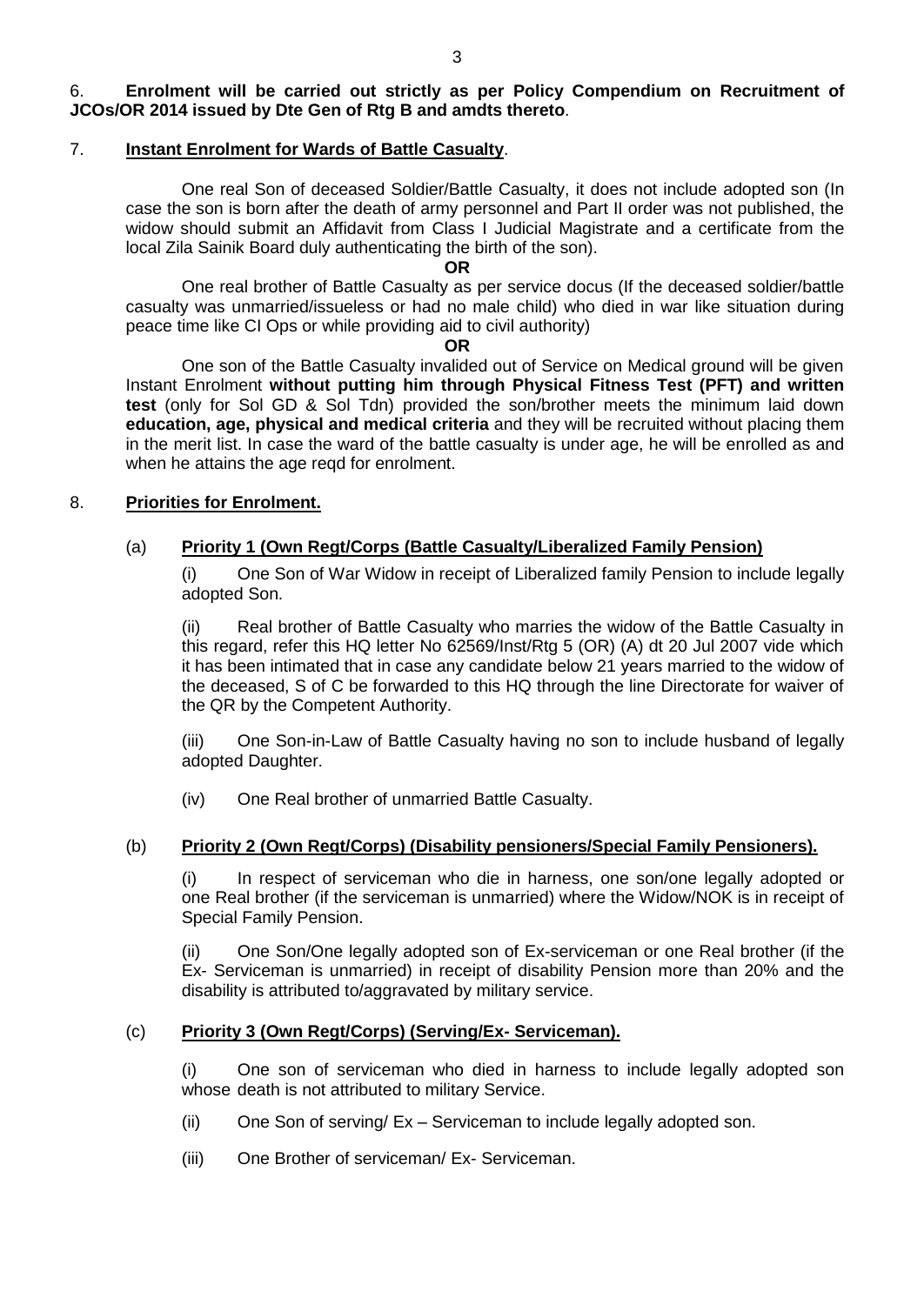## (d) **Priority 4 (Other Regt/Corps).**

(i) One son of war widow to include legally adopted son.

(ii) Real Brother of battle casualty who marries the widow. In this regard refer this HQ letter No 62569/Inst/Rtg 5 (OR) (A) dt 20 Jul 2007 vide which it has been intimated that in case of any candidates below 21 years married to the widow of the deceased brother, S of C be forwarded to this HQ for waiver of the QR by the competent Authority.

(iii) One son-in-law of war widow having no son to include husband of legally adopted daughter.

## (e) **Priority 5 (Other Regt/Corps).**

(i) As per Priorities 2 and 3 given in Para's 9 and 10 above for own Regt/Corps to be implemented in respect of other Regt/Corps in the same order precedence.

(ii) Wards of TA pers.

## 9. **Education Standards:-**

| S         | Cat                       | Age Limit       | <b>Educational Qualification</b>                                                                                                                                                                                                                                                     |
|-----------|---------------------------|-----------------|--------------------------------------------------------------------------------------------------------------------------------------------------------------------------------------------------------------------------------------------------------------------------------------|
| <b>No</b> |                           |                 |                                                                                                                                                                                                                                                                                      |
| (a)       | Sol GD                    | 171/2 to 21 yrs | Matriculation/10 <sup>th</sup> /SSLC passes with min 45%<br>(a)<br>mks in aggregate and 33% in each subject.<br><b>No</b><br>percentage considered in case candidate has passed<br>with higher qualification i.e 10+2 and above.<br>State Edn Bds incl CBSE, who have adopted<br>(b) |
|           |                           |                 | Grading Sys only. A candidate must have the grade<br>which contains 45% in each indl subject to be<br>considered eligible for enrolment. (Auth: 62531/Rtg 5<br>(OR) (A) dt 06 Apr 2011.                                                                                              |
| (b)       | Sol Tech                  | 171/2 to 23 yrs | 10+2 / Intermediate exam pass in Science with Physics,<br>Chemistry, Maths and English with 50% marks in<br>aggregate and 40% marks in each subject.                                                                                                                                 |
| (c)       | Tdn<br>Sol<br>(Musician)  | 171/2 to 23 yrs | 10th Simple Pass.                                                                                                                                                                                                                                                                    |
| (d)       | Clk/<br>Sol<br><b>SKT</b> | 171/2 to 23 yrs | 10+2 / Intermediate Exam pass in any stream (Arts,<br>(i)<br>Commerce and Science) and should have secured 50%<br>marks in each subject and 60% in aggregate in Class<br>XII.                                                                                                        |
|           |                           |                 | Should have studied English and Maths /<br>(ii)<br>Accts/Book Keeping in Class XII or X and should have<br>secured min 50% marks in each of these subject,<br>whether studied in Class XII or X.                                                                                     |
|           |                           |                 | Even if a candidate is a graduate or has a higher<br>(iii)<br>qualification, percentage marks scored in Class XII<br>would be applicable towards his eligibility.                                                                                                                    |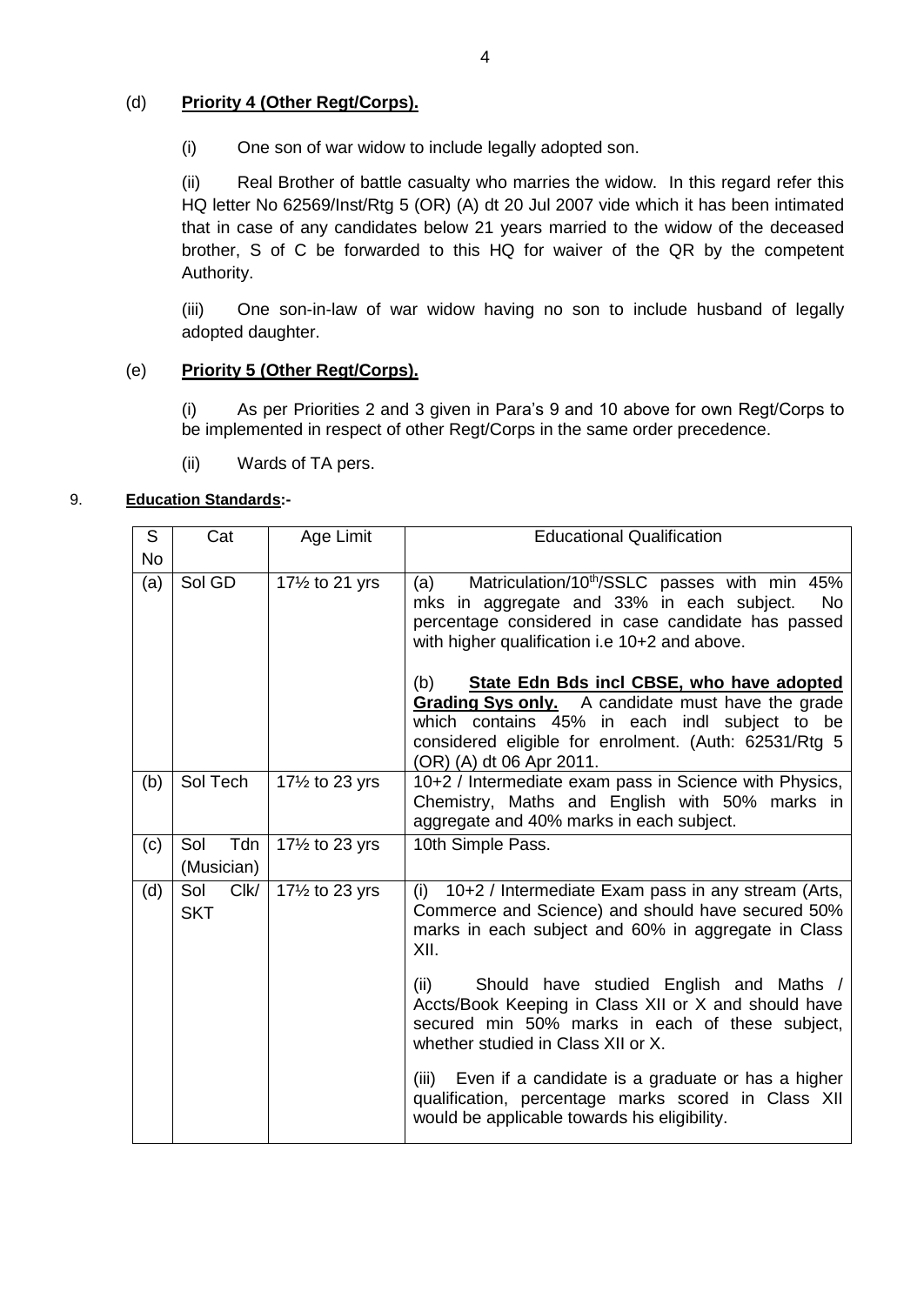#### 10. **Physical Standards:-**

| $\overline{S}$ | Div                                | State/Region Included                                                                                                                                                                                                                                   | Ht in cm           |             | Ch-                       | Wt                         |           |
|----------------|------------------------------------|---------------------------------------------------------------------------------------------------------------------------------------------------------------------------------------------------------------------------------------------------------|--------------------|-------------|---------------------------|----------------------------|-----------|
| <b>No</b>      |                                    |                                                                                                                                                                                                                                                         | Sol<br>GD /<br>Tdn | Sol<br>Tech | Sol<br>ClK/<br><b>SKT</b> | est<br>in<br>cm            | in.<br>kg |
| (a)            | Western<br>Himalayas               | J&K, Himachal Pradesh, Punjab<br>Hills<br>(Area south and west of the Inter State<br>Border between Himachal Pradesh and<br>Punjab and North and East of Road<br>Mukerian, Hoshiarpur, Garh Shankar,<br>and Ropar), Garhwal and Kumaon<br>(Uttarakhand) | 166                | 163         | 162                       | 77                         | 48        |
| (b)            | Eastern<br>Himalayas<br>Region     | Sikkim Nagaland, Arunachal Prades,<br>Manipur, Tripura, Mizoram, Meghalaya,<br>Assam and Hill region of West Bengal                                                                                                                                     | 160                | 157         | 160                       | 77                         | 48        |
| (c)            | Western<br><b>Plains</b><br>Region | Punjab, Haryana, Chandigarh, Delhi,<br>Rajasthan and Western UP (Meerut and<br>Agra Div)                                                                                                                                                                | 170                | 170         | 162                       | 77                         | 50        |
| (d)            | Eastern<br><b>Plains</b><br>Region | UP, Bihar, West<br>Eastern<br>Bengal,<br>Jharkhand and Odisha                                                                                                                                                                                           | 169                | 169         | 162                       | 77                         | 50        |
| (e)            | Central<br><b>Plains</b>           | MP, Chattisgarh, Gujarat, Maharashtra,<br>Dadra, Nagar Havili, Daman and Diu                                                                                                                                                                            | 168                | 167         | 162                       | 77<br><b>Tech</b><br>$-76$ | 50        |
| (f)            | Southern<br>Region                 | TN, AP, Kerala, Karnataka, Goa &<br>Pondichery                                                                                                                                                                                                          | 166                | 165         | 162                       | 77                         | 50        |
| (g)            | Gorkhas                            | <b>Indians and Nepalese</b>                                                                                                                                                                                                                             | 157                | 157         | 157                       | 77                         | 48        |

- **Note :** (i) **Sol Tdn Only.** Minimum physical standards of the regions given above, minus 1 cm in chest and 2 kg in weight. Ht criteria would be at par with Sol GD as relevant to the region.
	- (ii) Must have a minimum chest expansion of five Centimeters.

11. **Physical Fitness Test** Candidates are advised to prepare themselves for under mentioned physical tests.

| <b>Ser</b><br><b>No</b> | <b>Events</b>  | <b>Timings/Numbers</b>                                                      | Group          | <b>Marks</b> |
|-------------------------|----------------|-----------------------------------------------------------------------------|----------------|--------------|
| (i)                     | 1.6 Kms Run    | 5.30 Minutes & Below                                                        |                | 60           |
|                         |                | 5.31 Minutes to 5.45                                                        | $\mathbf{I}$   | 48           |
| (ii)                    | Pull Ups       | 10 and above                                                                | $\blacksquare$ | 40           |
|                         |                | 09                                                                          |                | 33           |
|                         |                | 08                                                                          |                | 27           |
|                         |                | 07                                                                          |                | 21           |
|                         |                | 06                                                                          |                | 16           |
| (iii)                   | <b>Balance</b> | Walk on balance. Successful walking will be declared as pass.               |                |              |
| (iv)                    | 9' ditch       | Jumping of 9' ditch. Successful jumping across will be declared as<br>pass. |                |              |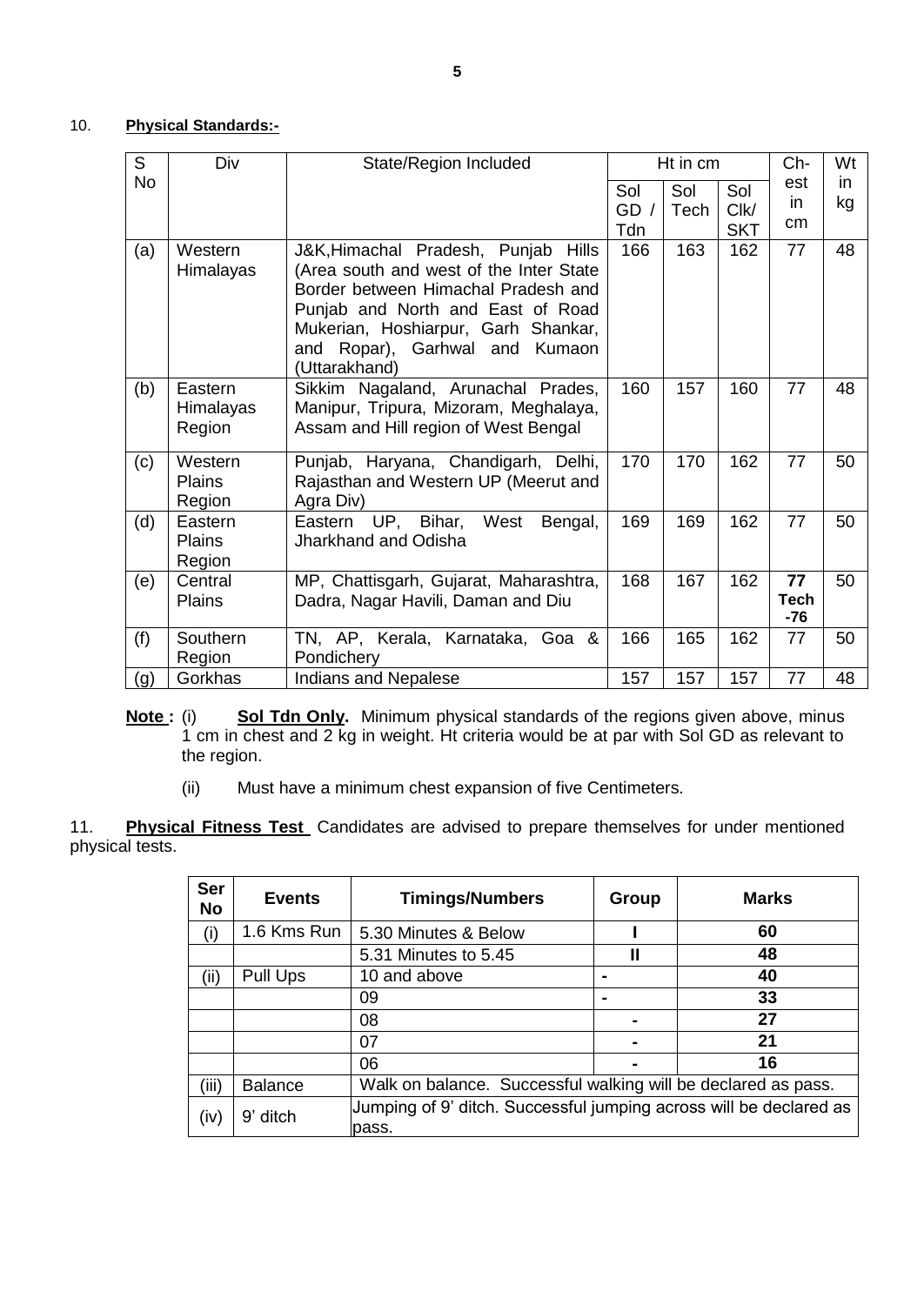### 12. **Relaxation in Physical Standards:-**

| <b>Ser</b> | Category                                                                                                                                                                                                                    | Ht<br>(Cm) | <b>Chest</b><br>(Cm) | Wt |
|------------|-----------------------------------------------------------------------------------------------------------------------------------------------------------------------------------------------------------------------------|------------|----------------------|----|
| (a)        | Son of Servicemen, Ex-Servicemen, War Widow and Widow of<br>Ex-Servicemen.                                                                                                                                                  | 2          |                      |    |
| (b)        | Adopted son/son in law of War Widow, if she has no son.                                                                                                                                                                     | 2          |                      | ົ  |
| (c)        | Outstanding sportsmen (National/state level Championship<br>sportsmen and those who has represented District/ College/<br>School in State/University Championship and secured 1 <sup>st</sup> /2 <sup>nd</sup><br>position. | 2          | 3                    | 5  |

13. **Award of Bonus Marks.** The following Bonus Marks will be awarded on qualifying in the written examination to under mentioned categories:-

| Ser | Category                         | Sol GD<br>(Max Marks 100) | Sol Clk/SKT<br>(Max Marks 200) |
|-----|----------------------------------|---------------------------|--------------------------------|
| (a) | SOS/SOEX/SOWW/SOW (One Son only) | 20 Marks                  | 20 Marks                       |
| (b) | Sportsmen                        | 20 Marks                  | 20 Marks                       |
| (c) | NCC 'A' Cert                     | 05 Marks                  | 05 Marks                       |
| (d) | NCC 'B' Cert                     | 10 Marks                  | 10 Marks                       |
| (e) | NCC 'C' Cert                     | Exempted                  | 15 Marks                       |
|     |                                  | from CEE                  |                                |

14. **Awards of Bonus marks to Sportsman** The following Bonus marks will be awarded to the Sportsman for enrolment into the Army at the time of prep of the final merit list: -

| Represented India at International level<br>(a) |  | 20 marks |
|-------------------------------------------------|--|----------|
|-------------------------------------------------|--|----------|

(b) Represented State at National level - 15 marks

**Note.** The above marks are fixed depending upon the eligibility of a candidate and has no relation to this performance in CEE. Only one type of Bonus Marks (Max of the permissible) will be added to the total. To elaborate, for Son of Ex Serviceman with NCC 'B' Certificate will get 20 Marks only and not 20+10 = 30 Marks or not only 10 Marks.

#### 15. **MISC POINTS.**

(a) You are advised in your own interest to get yourself medically examined before coming for selection in respect of flat foot, vision and minor ailments. You are also advised to have the wax from ears cleaned beforehand.

(b) Candidates without above mentioned certificates will be rejected from the rally. Enrolment is purely merit based depending on the vacancies available. Candidate producing fake documents and giving false information will be liable for termination from service in spite of any number of years of service he may render.

(c) **The first day of the rally** will be taken as effective date for determining the eligibility of candidates for age.

(d) Wards of civ employees who are paid out of Def Estimates, BSF, Navy, Air Force, GREF and MES are not permitted to attend the said rect rally. Only wards / brothers of serving / Ex- Servicemen of Army, DSC and TA pers are permitted to attend the said rect rally.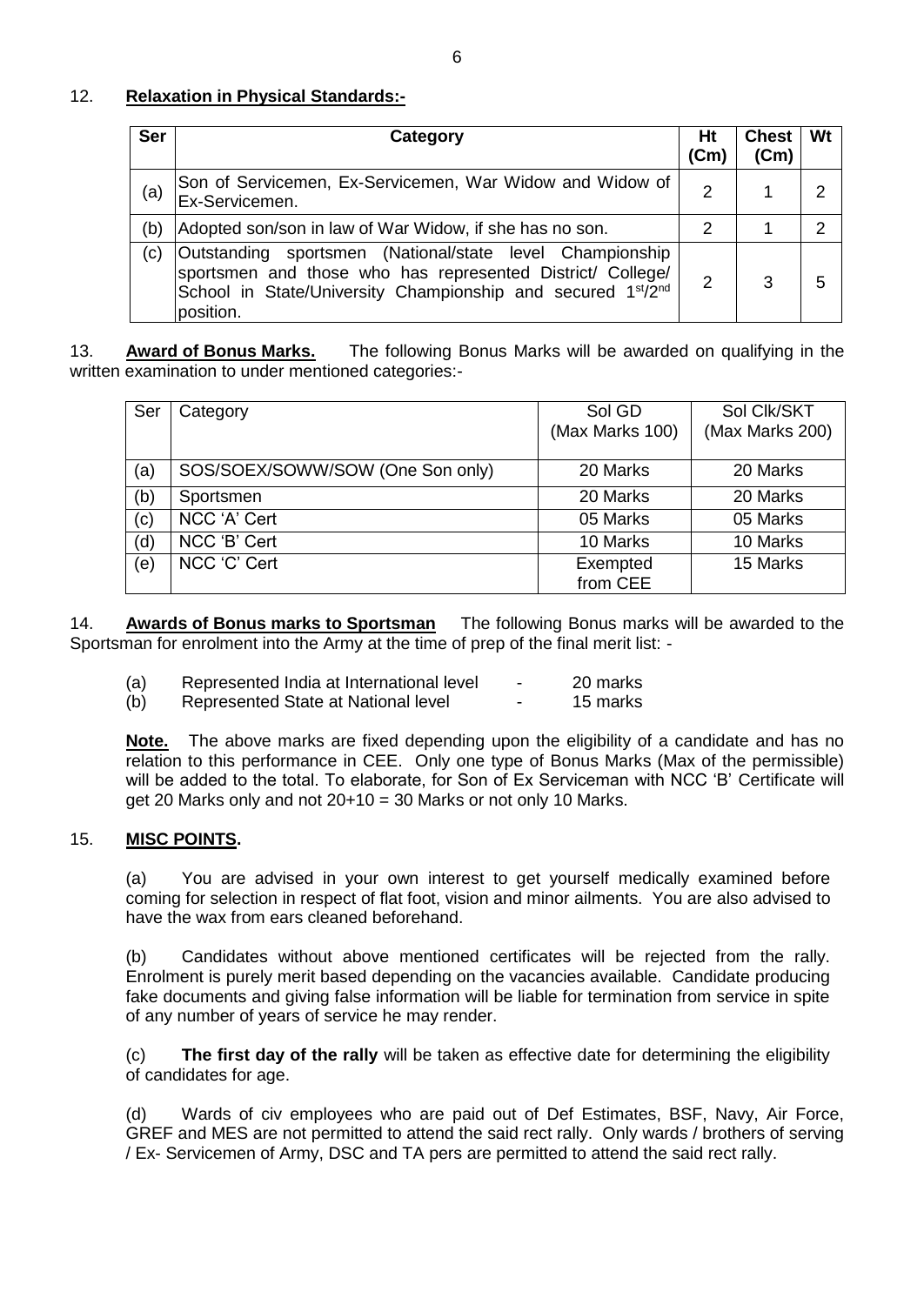(e) Candidates will not use hi-tech communication device (blue tooth enabled) to obtain answers from agencies locating outside the exam hall. Any violation by any candidate, in this regard, apart from auto disqualification of his candidature and ban from future screening would also invite legal prosecution. Police will call for disciplinary action against the defaulter.

(f) The following marking sys would be implemented :-

- (i) **Sol GD/Sol Tdn** cat :
	- (aa) 2 marks for every right answer.
	- (ab) ½ negative mark for every wrong answer.
	- (ac) 0 mark for answer left blank.

#### (ii) **Sol Clk/SKT** cat: -

- (aa) 4 marks for every right answer.
- (ab) -1 negative mark for every wrong answer.
- (ac) 0 mark for answer left blank.

(g) Permanent body tattoos are only permitted on inner face of forearms i.e. from inside of elbow to the wrist and on the reverse side of palm / back (dorsal) side of hand. Permanent body tattoos on any other part of the body are not acceptable and candidates will be barred from further selection. However, tattoo which has been removed / obliterated by a med procedure / surgery is acceptable. Tribes with tattoo marks on the face or body as per their existing custom and traditions will be permitted on a case to case basis.

(h) Army is not responsible for any injury or death caused to any candidate during recruitment rally. Candidates will participate in the tests at their own risk.

### **"ALL RIGHTS ARE RESERVED WITH THIS HEADQUARTERS REGARDING CANCELLATION OF CANDIDATURE / RECRUITMENT RALLY AT ANY STAGE"**.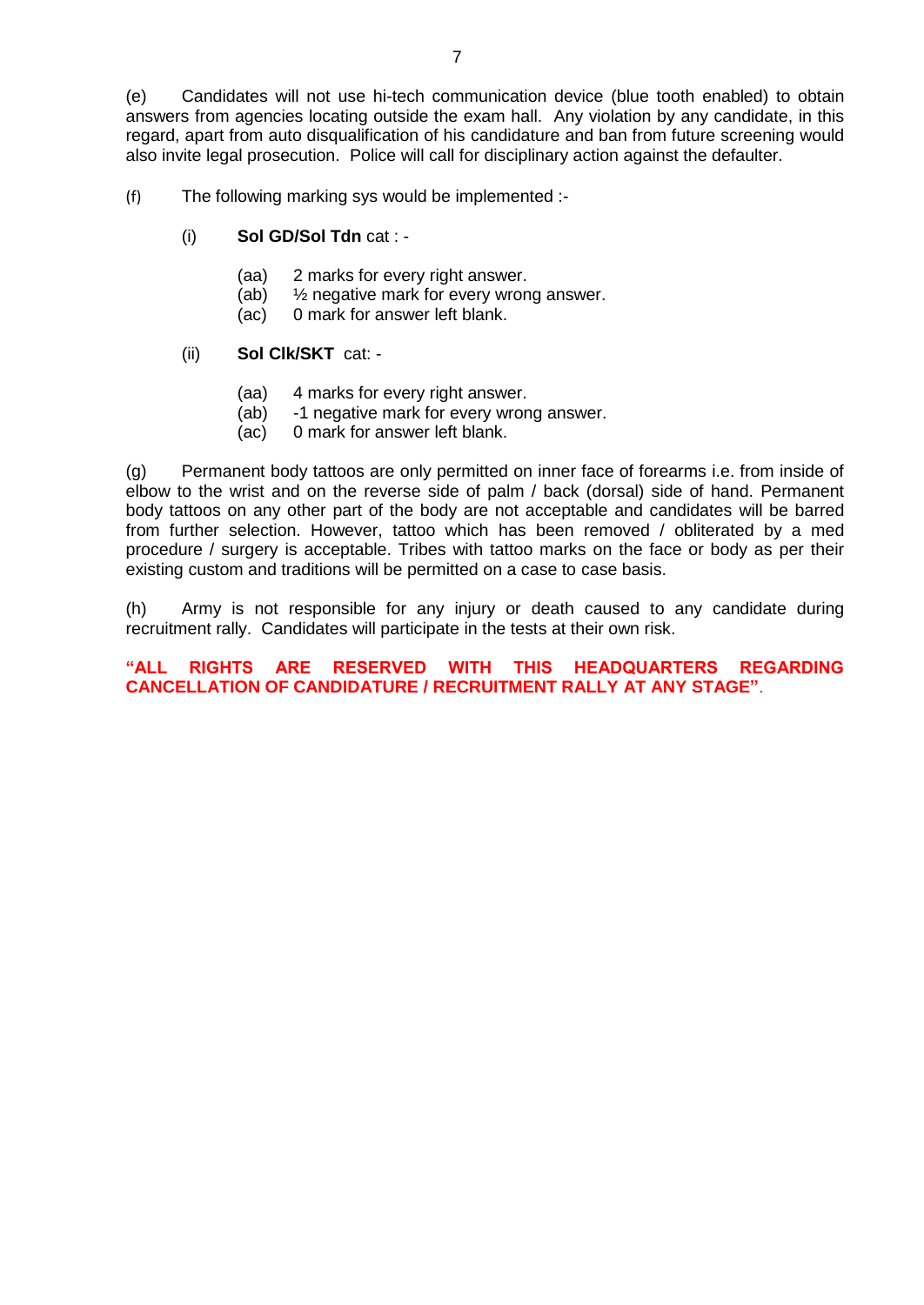# **NON JUDICIAL STAMP PAPER IN RS 20/- AND ABOVE**

JOINTS PHOTOGRAPHS OF CANDIDATE WITH FATHER / MOTHER / BROTHER SELF ATTESTED BY FATHER / MOTHER / BROTHER (AS THE CASE MAY BE)

|                                         | 1. I, No Rank Name Name                                                                      |  |
|-----------------------------------------|----------------------------------------------------------------------------------------------|--|
|                                         | of (Unit) _____________________hereby declare that (Candidate Name) ____________             |  |
|                                         |                                                                                              |  |
| affixed above is my son / real brother. | (Mother's Name) _____________________________(in case of brother) whose photograph is        |  |
|                                         | 2. Date of Birth of (Candidate's Name)<br><u>Date of Birth of (Candidate's Name)</u>         |  |
|                                         |                                                                                              |  |
|                                         | Issued by __________________________________(Issuing Authority) and as recorded in the       |  |
|                                         | Matriculation Certificate No ___________________ issued by ________________ Education Board. |  |

3. I undertake that I am liable to be punished under Army Act if the declaration made by me at paragraph 1 and 2 above are found to be incorrect / false at any stage.

Date : \_\_\_\_\_ \_\_\_\_

(Signature of Serving Soldier/Ex- Serviceman (Army No, Rank, Name & Unit)